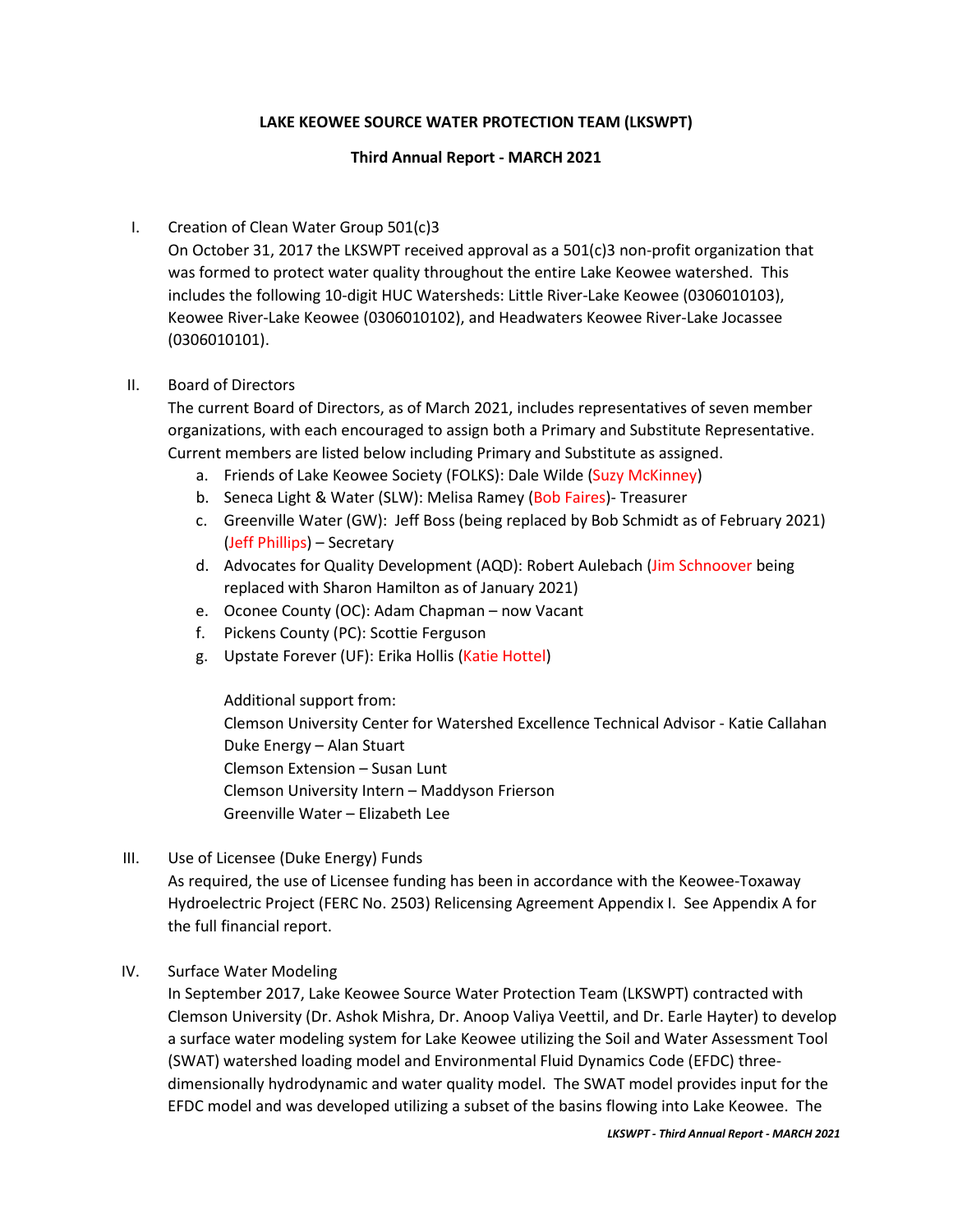sub-basins, Cane Creek and Little Cane Creek, were selected based on the data intensity for the streams. The EFDC is a public domain model of the entire lake that can simultaneously simulate the hydrodynamics of a water body, along with water quality, and the transport of heat (temperature), sediment, and toxic chemicals. This model will account for the discharge from Lake Keowee into Lake Hartwell and the boundary conditions that feed into the lake model including the discharge of flows from Lakes Jocassee and Keowee. The objective of the project was to investigate the potential influence of septic tank loading to Lake Keowee.

This was the initial phase to set up the model and perform some preliminary modeling to check the calibration and sensitivity, but not to necessarily run the model to produce the recommendations for priority areas. More work will need to be engaged in the future. The final report from Clemson was received April 2019. See Appendix B for the Final Report.

The SWAT Model is being maintained on the Duke Energy Server.

- V. Watershed Plans
	- a. Cane and Little Cane Creek FOLKS used SCDHEC 319(h) funding to hire Clemson University's Center for Watershed Excellence to create a plan for reducing bacteria within the Cane and Little Cane Creek watersheds. These basins are entirely within Oconee County, have experienced significant land use change since 2005 – including loss of forested area, and have the most septic tanks of any subbasins.
	- b. Little River and Keowee River- Lake Keowee Watersheds In March 2019, the LKSWPT was awarded SCDHEC Grant funding through Drinking Water Sate Revolving Fund for the creation of a comprehensive, actionable Watershed Based Plan (WBP) for these watersheds, which collectively encompass the majority of the area draining to Lake Keowee. The WBP includes prioritization of specific parcels that would provide the most significant benefits from various Best Management Practices (BMPs), including land protection, wetland and stream enhancement, septic repair, and agricultural Best Management Practices (BMPs). The original completion of this plan was anticipated by March 2020, however due to a delay in the acquisitions of some of the data and extension was granted by SCDHEC. The plan was completed and submitted to SCDHEC for review in May 2020. The plan was approved by SCDHEC and the USEPA in July 2020.

### VI. Strategic Planning

The team hired consultant Barry Nocks to facilitate the development of a five-year plan.

#### VII. Branding

In August 2019, the team retained the services of the South Carolina National Heritage Corridor for logo/branding services for the LKSWPT. "Our Water. Our Future. Our Responsibility" was the branding option chosen along with the accompanying logo.

VIII. Website development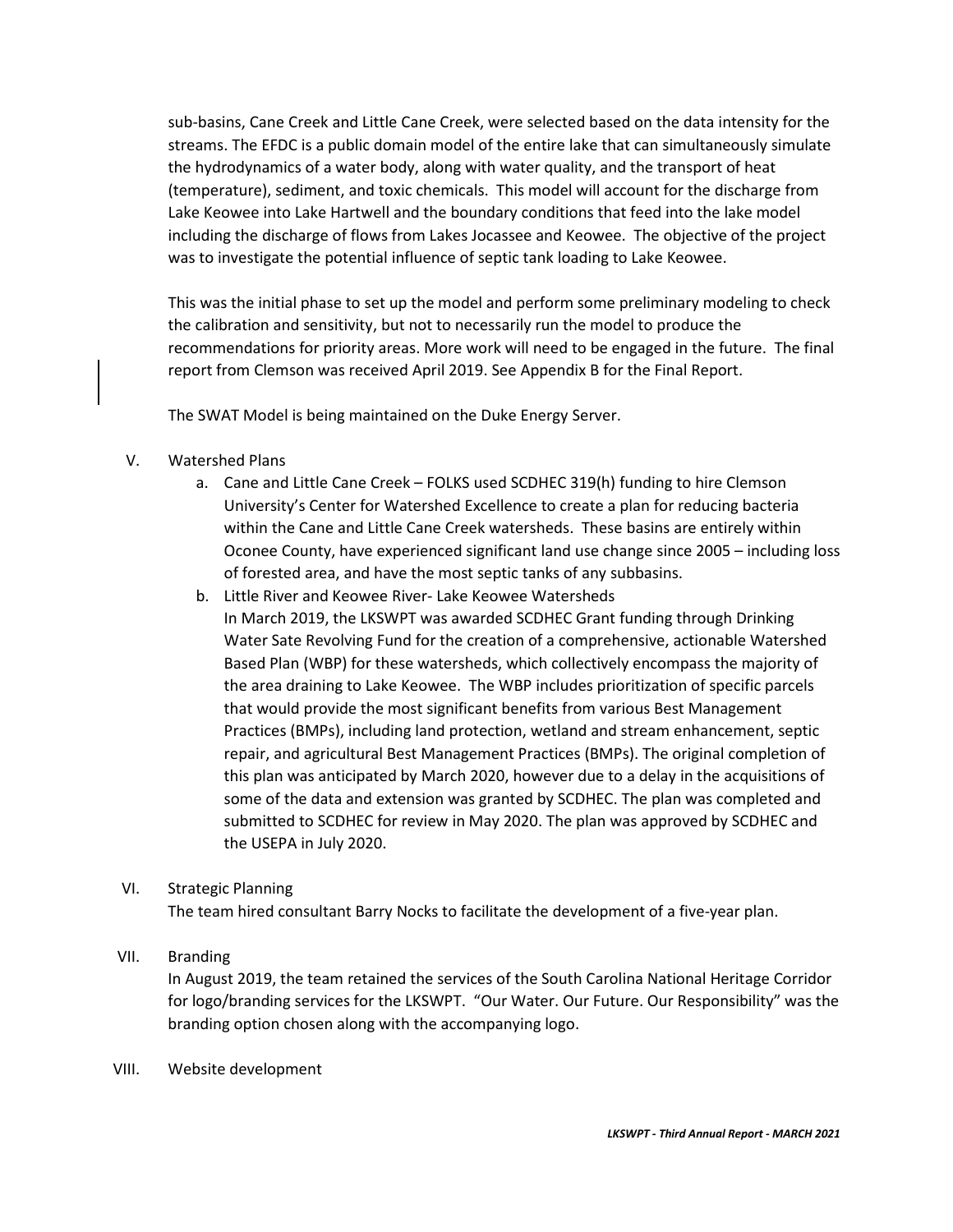The domain name: [www.lakekeoweewatershed.org](http://www.lakekeoweewatershed.org/) was purchased and the LKSWPT website is now live. The website includes information about the Watershed Based Plans, Find and Fix Septic program, and links to an array of additional information. An interactive map is also included so citizens can identify if they are located within either of the grant funding areas.

- IX. Community Outreach
	- Community Public Meeting a public meeting was held October 24, 2019 with the following objectives: introduce the LKSWPT members, familiarized the public with the Watershed Based Planning process, educate and engage the public, gather public feedback and capture their knowledge of areas of interest in the watershed. Additional meetings were planned for 2020-2021, but due to COVID these public meetings have been postponed until a later date.
	- Watershed Based Plan Stakeholders Meeting A Stakeholders meeting was held December 11, 2019 to discuss the watershed plan and protecting the Lake Keowee watersheds. A partial list of the invited stakeholders included: SCDHEC, SC Forestry Commission, Oconee Joint Regional Sewer Authority, Powdersville Water, SC Department of Natural Resources, Pickens County Water Authority, Pickens Regional Joint Water Supply, City of Walhalla, Friends of Jocassee, and USDA NRCS. Additional meetings were planned for 2020-2021, but due to COVID these public meetings have been postponed until a later date.
	- Public Opinion Survey An online survey was created to engage the public and provide the opportunity for them to share their knowledge and concerns about water quality in the Lake Keowee watersheds. We received over 300 responses and the results were incorporated in the Watershed Plan.
	- A full color, quarter page, five day advertisement was ran in The Journal Newspaper announcing the Watershed Based Plan Public meeting. A link was included for the Public Opinion survey.

# X. Find and Fix Septic Program

This program consists of two funding opportunities. 1) Funds provided by the 319 Grant will be limited to the Cane and Little Cane Creek watershed that was identified in the Watershed Based Plan. 2) Funds provided by the LKSWPT and will include the entire Keowee Toxaway Project Watershed. A sliding fee scale schedule has been created to give priority to those with financial needs.

Letters announcing the program were sent to property owners in the Cane and Little Cane Creek watershed that was identified in the Watershed based plan. A follow up post card reminder was sent a few of months later to encourage participation in the program.

The Grant contract was officially signed November 25, 2020 with a project completion date of November 24, 2021.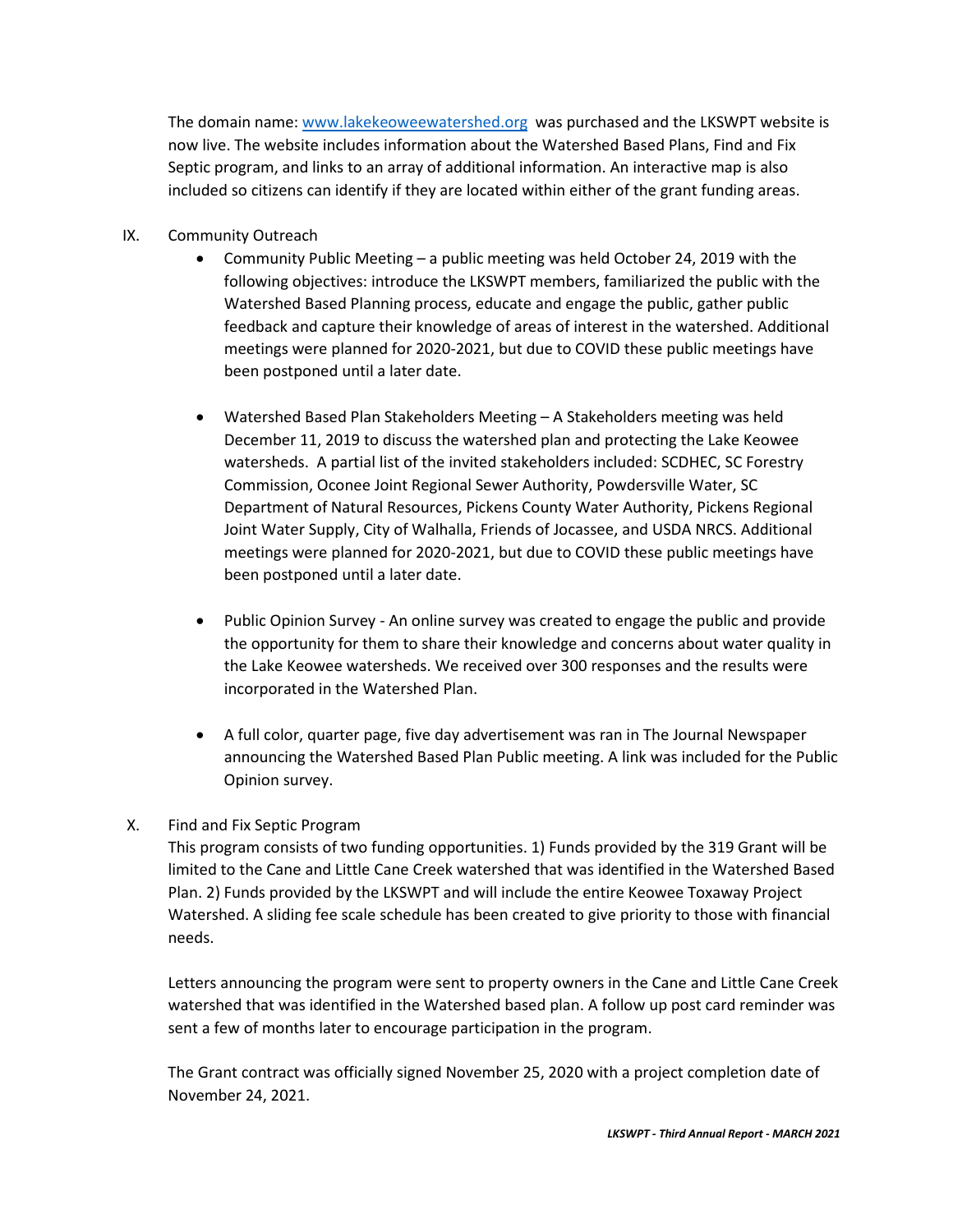As of March 22, 2021, we have successfully completed 3 repairs, with one in the Cane and Little Cane Creek grant area and two in the greater Duke project area.

### XI. Section 319 Nonpoint Source Implementation Grant

The LKSWPT applied for implementation funds for Phases 1-2 of the Septic System Maintenance and Replacement Program from the Cane Creek and Little Cane Creek Watershed Management Plan to address bacteria pollution. The Cane Creek/Little Cane Creek watershed is the largest and most urbanized watershed that drains to Lake Keowee, a critical drinking water reservoir. The watershed has had a Fecal Coliform TMDL since 2005, and the Cane and Little Cane Creeks have been on the SC 303(d) list of impaired waterbodies since 1998 for bacteria violations.

Septic systems are the dominant means for onsite wastewater treatment in the region. To reduce bacteria loading to waterways the LKSWPT proposes to implement a septic repair program to those homes, which have been identified as high risk/high priority in the plan. This septic repair/replace program will serve as a pilot program for the region that will lead to significant water quality improvements.

The application focused only on the Cane Creek and Little Cane Creek watersheds with a project scope to complete 32 septic repairs within two years.

LKSWPT was awarded funding and the grant contract was officially signed November 25, 2020 with a project completion date of November 24, 2021. As of the date, we have successfully completed one repair.

# XII. Clemson University Intern Program

The LKSWPT secured an intern for the Fall semester to aid with the development of the Find and Fix Septic Program. The scope of work included: advertising the septic program by use of social media, signs, press releases or other means available. During times of inactivity on the septic program, the intern will also aid the LKSWPT in relation to water quality monitoring, data gathering, participating in Adopt a Stream, and developing maps of the project area.

# XIII. Septic Pump Out Pilot Project

In response to the mail out of the Find and Fix Septic program, numerous calls have been received from homeowners about pumping out their septic tanks to identify any potential problems. Many of the callers indicated they had tanks greater than 10 years old that have never been pumped out. Although pumping out septic tanks is not included in the scope of the program, the LKSWPT created a pilot program that will be funded from the interest of the money in the organization's money market accounts. In order to be eligible for consideration in this program the septic tank must not have been pumped in at least the past five years. During the pump out, an inspection of the tank and drain field will be performed by a SCDHEC certified septic contractor to determine the condition of the system and if repairs are needed. The LKSWPT plans to re-evaluate the program after three pump outs have been completed.